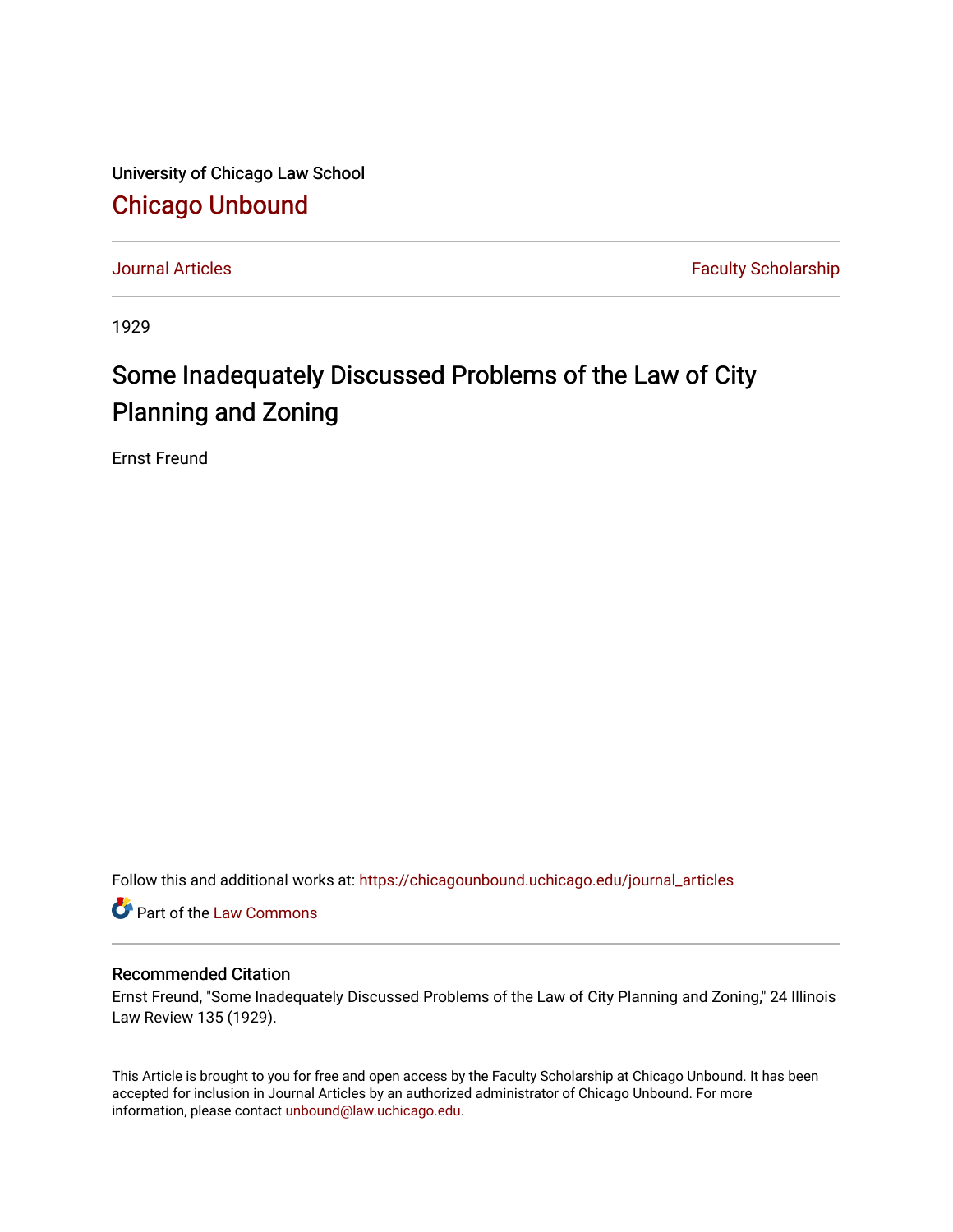## **ILLINOIS LAW REVIEW** Volume XXIV JUNE, 1929 Number 2

## **SOME INADEQUATELY DISCUSSED** PROB-**LEMS** OF THE LAW OF CITY PLANNING AND ZONING\*

BY ERNST FREUNDT

*1. The constitutional status of zoning.-A* pamphlet published in 1928 by Messrs. E. M. Bassett and F. B. Williams analyzes about four hundred judicial decisions dealing with zoning problems, the great majority of them rendered within the last five or ten years. The number of cases shows the importance which the subject has assumed. The compilation facilitates a survey of the legal situation, confirming impressions created by a less systematic observation of the course of development, and it invites a re-examination of principles with a shift of emphasis from theories of power to considerations of equity and practicability.

The present constitutional status of the law of zoning is that the power to control the character of urban or suburban improvements is acknowledged, while the limits of that power are still undefined. There has been within the last ten years a notable liberalization of judicial thought in the direction of conceding that health and safety and the suppression of nuisances are not the only foundations of control, and in several states the grant of enlarged power has been written into the constitutions in explicit terms.

2. Police power, general welfare, and amenity.—The terms with which judges and writers operate indicate an unwillingness to analyze closely; in the main they content themselves with insisting upon the police power and the general welfare as grounds of justification of what is done under zoning statutes. Police power

**[135]**

<sup>\*</sup>A paper read before the National City Planning Conference, at Buffalo, on May 21, 1929.

tProfessor of Law, University of Chicago.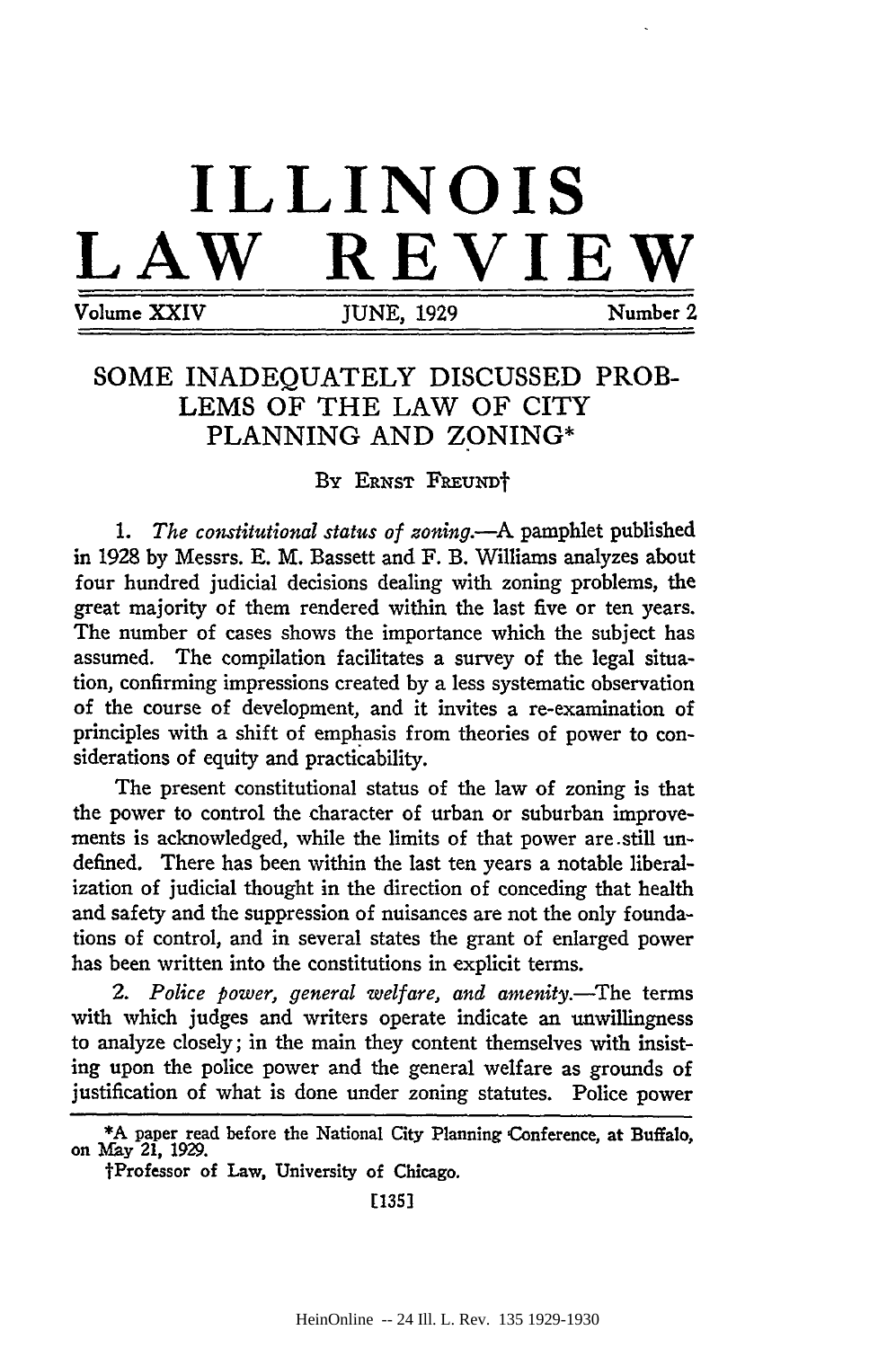is a very vague concept; in a sense it merely expresses the claims of the public interest to override private right, just as due process expresses the claim of private right not to yield to every remote or alleged public interest. In the struggle between government and liberty, police power and due process merely represent opposite contentions, without otherwise contributing to the solution of the issue, although, like other catchwords, they are counted as principles in the common currency of legal and judicial reasoning.

Police power may become a more definite concept when contrasted with other powers: thus for the present it is true that the police power never justifies the taking of human life, whereas the power to administer justice does. A conceivable revolution in social philosophy might wipe out the distinction or even effect a reversal -a supposition about which it is unnecessary to speculate. The illustration merely serves to show that powers are better classified **by** comparison than **by** definition.

I wonder, however, whether there is a justification for contrasting in similar manner the police power and the power of eminent domain, as is done by some of the most distinguished leaders of the zoning movement, merely for the purpose of disposing of claims to compensation. It is true that normally the police power demands sacrifices of private owners **by** reason of conditions for which they may be held accountable, while under the power of eminent domain a sacrifice is demanded of the individual merely because he happens to possess something which the government needs for the satisfaction of some public interest, and this difference has normally a decisive relation to the equity of compensation. But we know that the killing of live stock to stamp out animal disease is generally attributed to the police power, and yet the present legislative practice favors compensation, while the owner of newly subdivided land practically never receives compensation for the land taken for streets, but on the contrary practically always pays for the sidewalk in front of his lot, so that some courts have treated the latter burden as an exercise of the police power, $<sup>1</sup>$  whereas in other cases</sup> the matter has been worked out as an equalization of burden and benefit; but on a practical view of the situation we might as well say that here is a case where eminent domain, on equitable grounds, does not call for compensation.

Whether zoning should be regarded as an act of eminent domain or as an act of the police power, I do not undertake to determine at this point; all I contend for is that the problem of com-

*1. Dillon* "Municipal Corporations" sgc. 1442.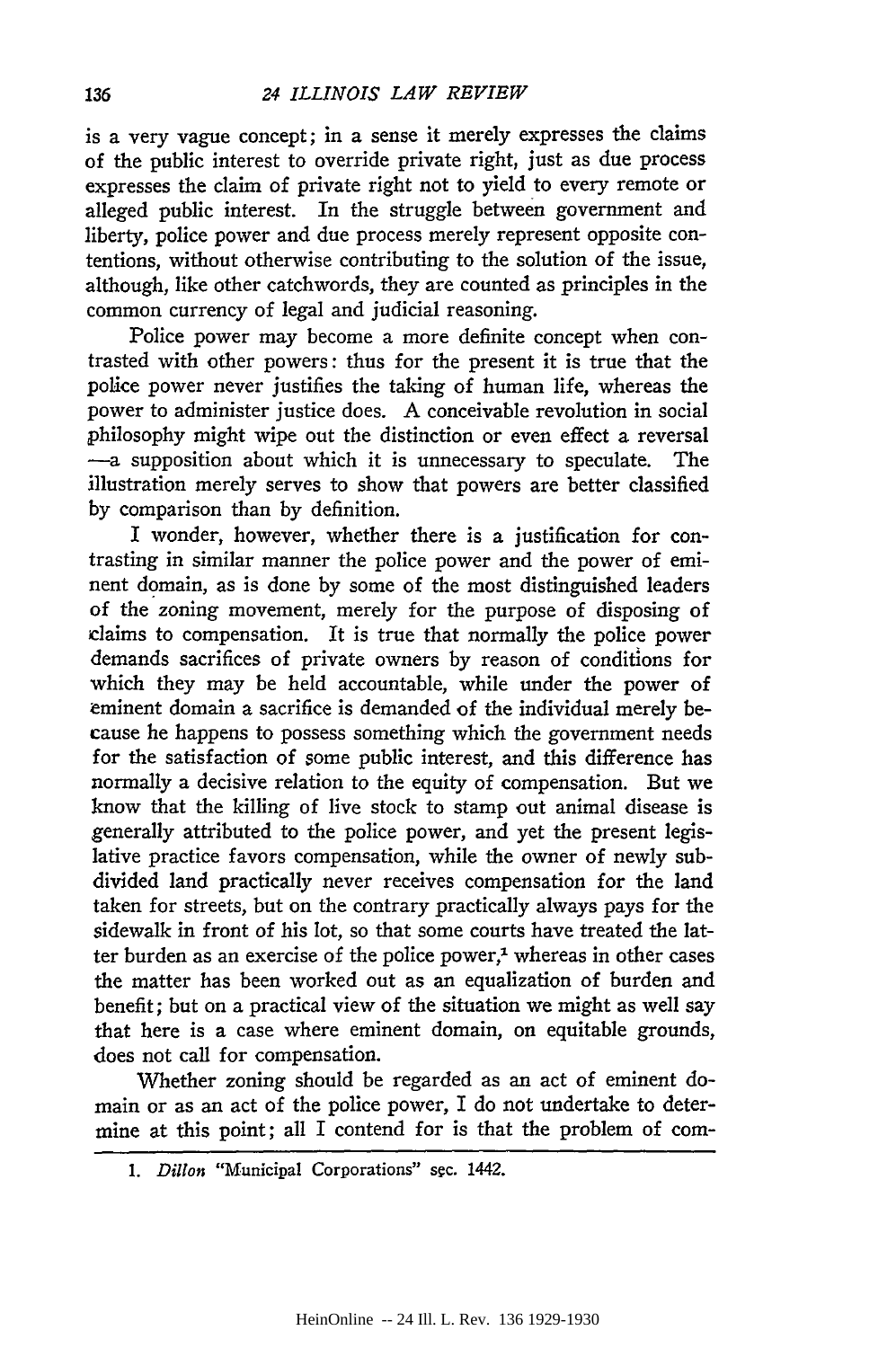pensation should not be attempted to be solved on the basis of a mere difference in words.

When courts, at the present time, invoke the police power to sustain zoning laws, they nearly always add a reference to the "general welfare," and a similar reference is probably never omitted where an enabling act is drawn upon approved models. It may, however, be well contended that the emphasis upon general welfare, far from clarifying the issue, rather tends to obscure one of its vital elements. For as an instrument of the general welfare, the police power respects a principle of limitation, which zoning violates, namely, that restraints upon private right, unlike taxes, are not adjusted to "capacity to bear," but operate irrespective of class distinctions-a principle which must not be made a fetish, but which certainly is too valuable to be lightly ignored. We find it argued that the one family home district is conducive to health, and to the cultivation of all kinds of civic virtues; would any one contend that under the police power the state might compel the well-to-do to bring up their children in such homes instead of exposing them to the blighting influences of hotel life? Do we recognize different requirements for high grade apartments and for tenements, for the small factory and the factory of a million dollar concern? And, if not, does not equality of restraint under the police power represent a basic principle of regulation?

If these observations are well founded, the currently advanced theories of powers give us little aid. Is it not true that the control of urban development and improvement presents a special legal problem just because the ordinary criteria of the police power fail us when we advance from traditional health and safety requirements to the novel restraints looking to a totally different object which has been happily associated with the concept of "amenity?" And is it not wiser to seek justification for an acknowledged departure from old principles than to foster the delusion that there is no departure at all?

*3. Interdependence of public and private improvements.-* The interdependence of adjoining tracts of lands is a feature of the law of real property which has not become a general qualification of the concept of ownership simply because it is not a uniform, but a highly specialized, condition; or rather, insofar as it is uniform we recognize it in the law of natural easements. So far as it is .special, it is, in case of agricultural land, as a rule not sufficiently urgent that it could not be left to be taken care of by voluntary agreement. The demand for water power, drainage, or irrigation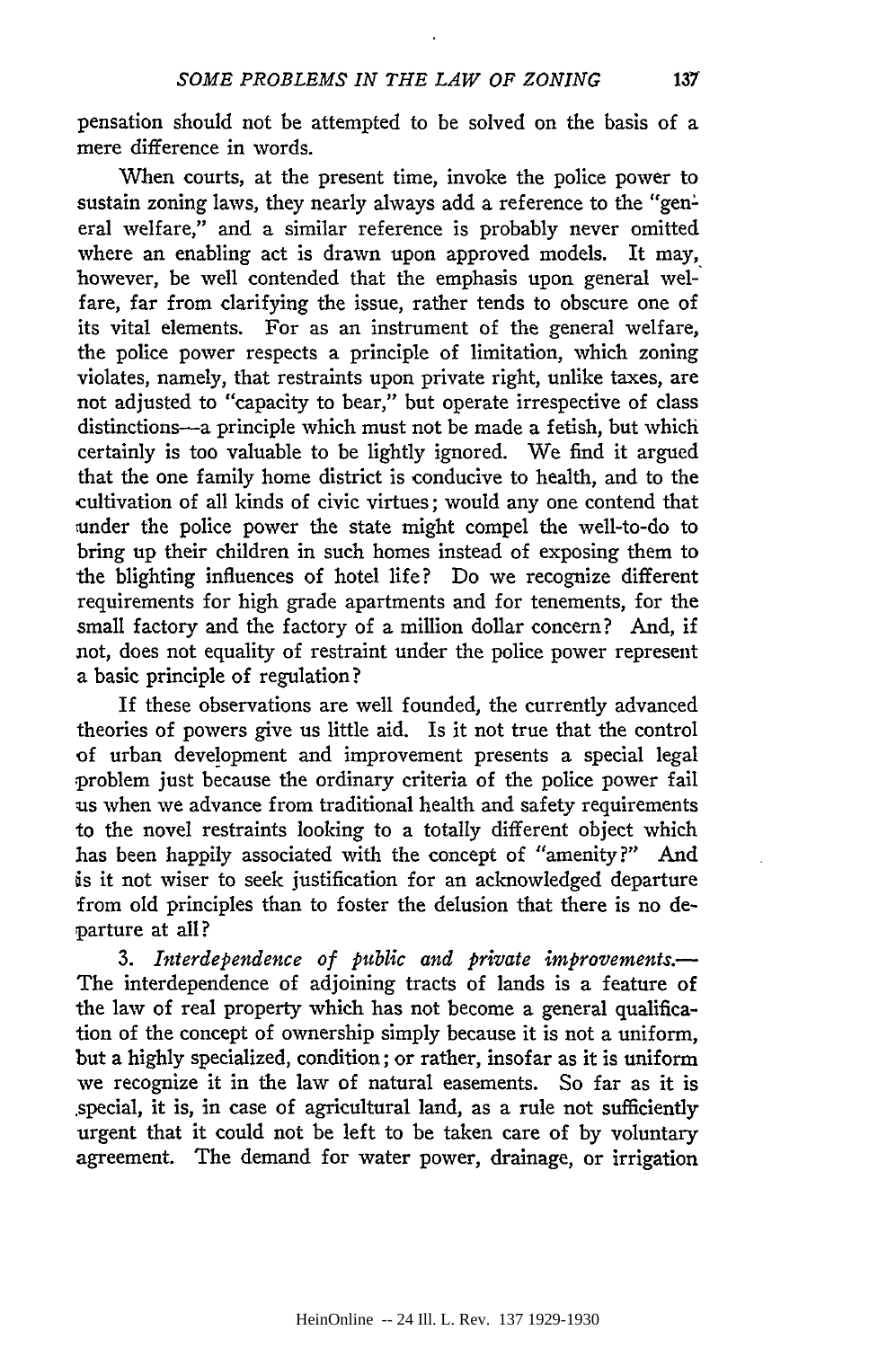does, however, occasionally call for the coercion of resisting owners, and when the courts recognized the validity of this legislation, a new principle of public law was established, the principle that unwilling owners may be forced into joint improvements.

In the case of urban land, interdependence and the need of cooperation has always been sufficiently urgent to demand a distinct and specific governmental organization: the city, town, or village. For centuries, it is true, the joint interests of the community related in the main to those aspects of its life which we comprehend under the term police. It was only in the nineteenth century, that an -equally or more intensive control began to be exercised over the use of land, due to gradually rising standards of living, comfort, and sanitation. The most characteristic function which the modern municipality performs is no longer the maintenance of peace and good order, but the provision of what we call public improvements. We step from the police power to a power which has never been given a specific name. It is noteworthy that the provision of the typical improvements-streets, sewers, water supply--is not a legal duty of the municipality. To speak in terms used by the courts, the function is legislative, and not, like the *maintenance* of the improvement, ministerial, and the private owner who is injured by the neglect to provide urban conveniences has no cause of action for damages. This does not mean that the city is not morally and politically bound in the absence of compelling reasons to the contrary to instal the necessary improvements at the appropriate stage of development, and influences are at work which make for premature rather than tardy performance of this duty, but it means that the city is by no means a mere passive or impotent factor in the opening up of new subdivisions or building areas.<sup>2</sup> At the initial stage of a particular urban development we need not concern ourselves about questions of power and coercion; it is a matter of give and take, of reciprocal adjustment in the carrying forward of an enterprise in which private owners and the public are joint adventurers. The model zoning enabling act recognizes this when it proclaims as one **of** the purposes of the law "to facilitate the adequate provision of transportation, water, sewerage, schools and parks, and other public requirements."

An excellent discussion of this aspect of the matter is found in the **1925** report of the Board of Zoning Appeals of Baltimore. We are told (p. **72)** that "in the absence of zoning the design of

*<sup>2.</sup> John* R. *Prince* "The Purposes of Compulsory Filing of Plats, How Far It Can Be Lawfully Required" Proceedings National City Planning Conference C1924) **p. 150.**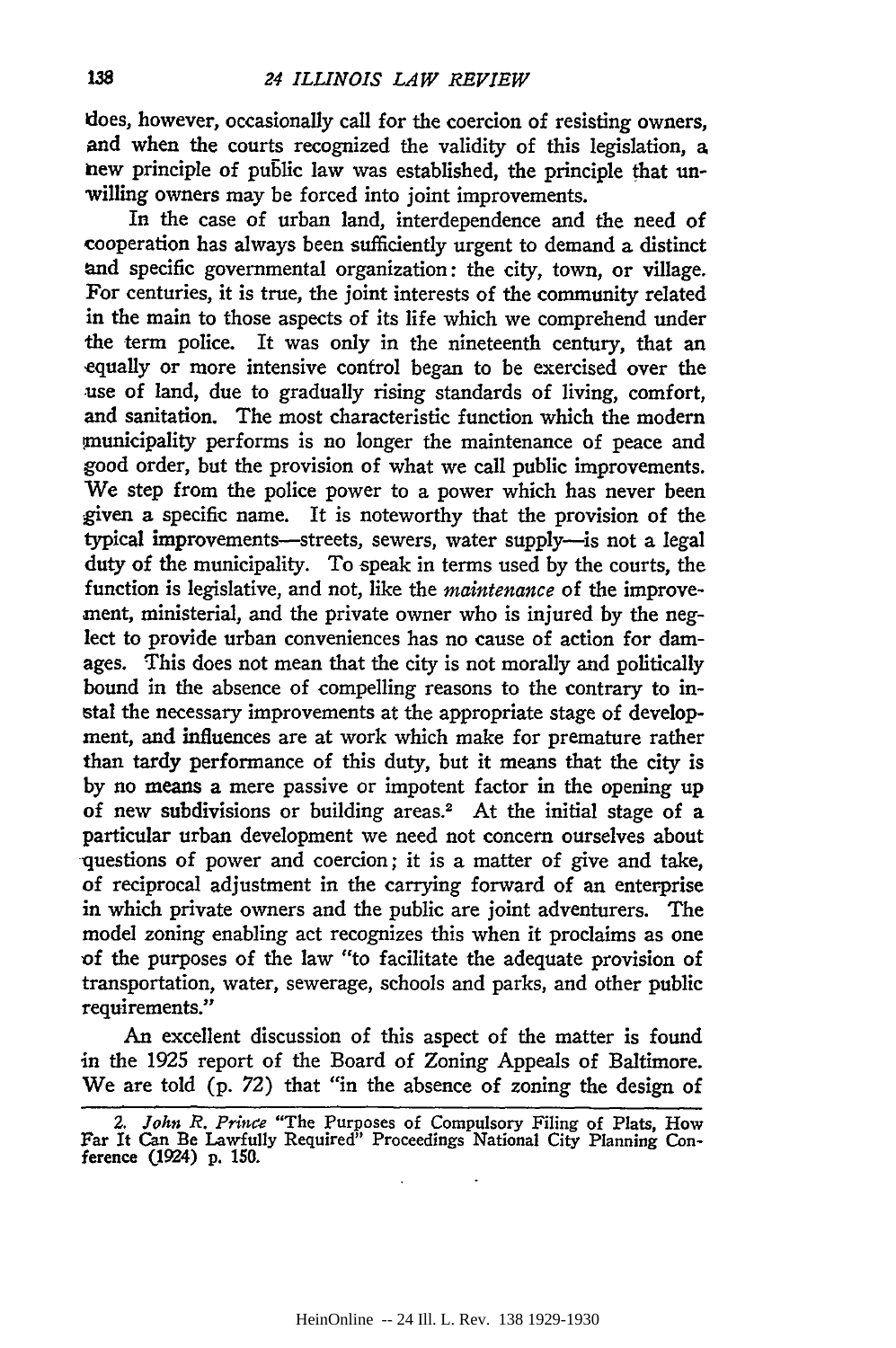storm water sewers can be certain only by providing for 100 per cent occupancy of the lots, figuring practically 100 per cent impervious surface," while (p. 75) "since the passage of the zoning ordinance the sewer engineer of Baltimore has been designing sanitary and storm water sewers based on the zone plan."

But why, it may be asked, under the circumstances may not the city establish planning and zoning schemes merely by virtue of the commonly possessed power to make improvements without enabling zoning legislation? The reason is a technical one which may be explained by considering the differences between a street lay-out and lot improvements. Even without the legislative provisions for approval of plats which we find in many states, the city can virtually force a subdivider to conform to a city street plan simply by refusing to accept the dedication of non-conforming streets; for a full consideration of relative advantages and disadvantages will onvince the subdivider that-barring exceptional conditions-his prospective purchasers will prefer public to private streets. The street being once laid out, its continuance along the lines shown on the plat is practically assured; the owner's acceptance of the condition imposed by the city is fully executed. But there is no possibility of a similar full and executed acceptance of conditions conceivably imposed by the city before agreeing to a subdivision with regard to structural improvements, still less with regard to the use thereof to be made by the owner, for that is a prospective matter and subject to change from time to time. The owner's agreement, in order to be made enforceable by the city, would have to be put in form of a restrictive or possibly even an affirmative covenant running with the land, obviously a complicated and inconvenient method of procedure which might encounter even technical legal difficulties regarding the city's contractual capacity, and the operation of covenants. It is far more simple for the city to act through regulatory than through contractual provisions, and the requisite authority is supplied by zoning legislation. It is also obvious that the legislature, in giving the necessary power, merely grants an authority which expresses the organic relation of the city to private improvements, to the full fruition of which the city's own public improvements contribute their share, or, put conversely, that the owner's submission to the city's power merely reflects the dominant position which the city naturally holds in the joint adventure. Call this police power if you will; but let us realize the specific nature of the power.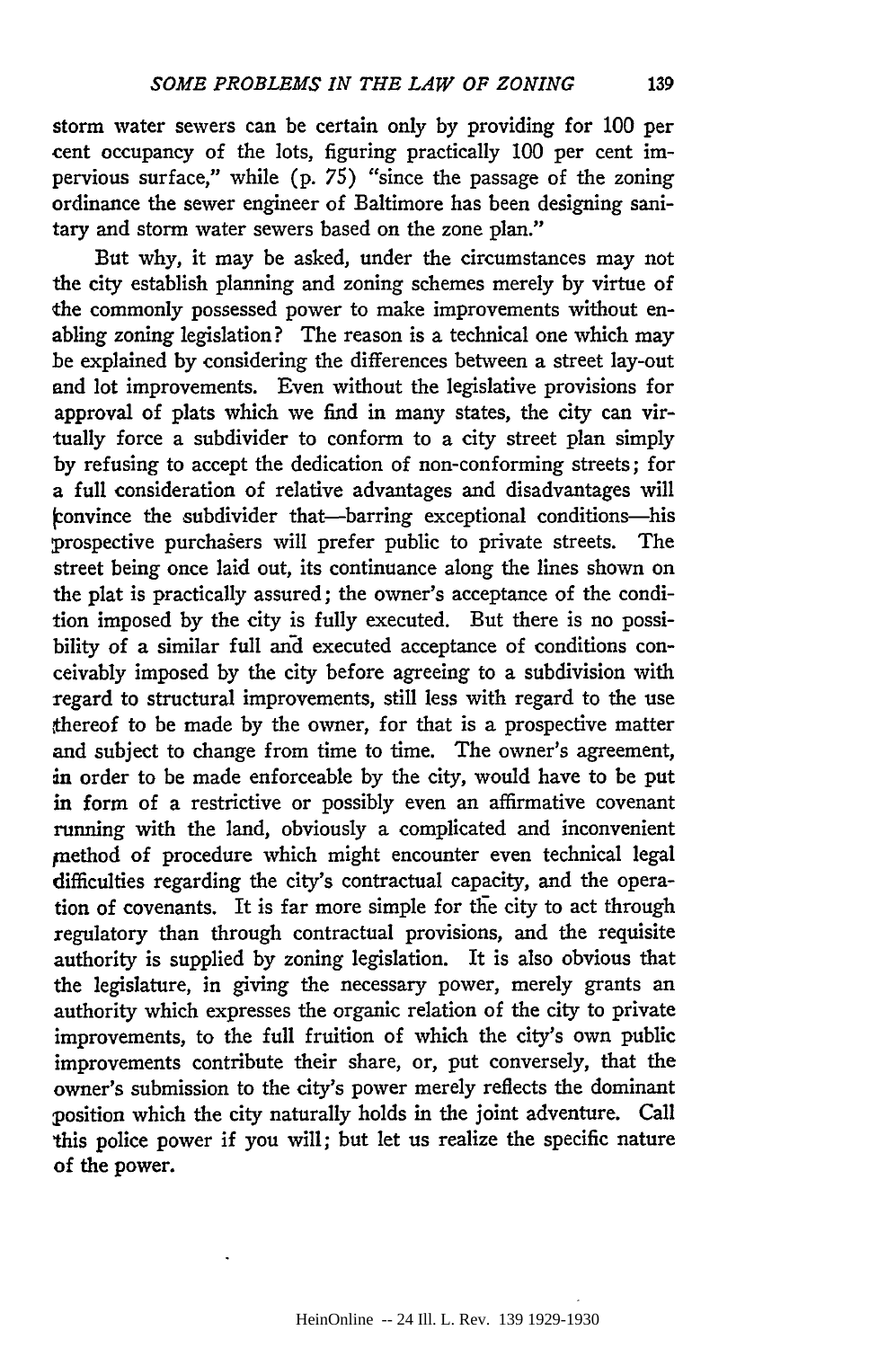Let us also realize what among other things the term police power signified on the continent of Europe in the eighteenth century. The term included, among other things, the authority of the sovereign-a powerful monarch or a petty prince-to prescribe in detail the style and appearance of his cities and particularly the capital in which he resided. The beauty thus secured was part of good order, and the term "general welfare" would probably not have been objected to. You can see the results of this police power in the German cities of Mannheim, Darmstadt, Karlsruhe, Potsdam and parts of Dresden and Berlin, in France, in Nancy and in parts of Paris. In these cities we have the visible embodiment and permanent memorial of what was called benevolent despotism. Far be it from me to deprecate the results entirely; there is much to admire, and, if the picturesqueness of the mediaeval city was not rivaled, there was the compensation of light and air. A German author who gives us an excellent account of that phase of city building, deplores the false liberalism and sentimental individualism of the present day which makes similarly intensive control impossible.3 I take it that zoning does not mean a reversion to such power. Not only must beauty not be purchased at the price of the "democratic way of life"; but even from the point of view of aesthetics a regimented beauty suffers in comparison with freedom that expresses itself in variety and even asymmetry.

*4. Power over improvements as a continuing power.-The* foregoing argument in favor of municipal control is based upon the assumption that the city has to deal with undeveloped areas, and it is significant that English legislation is confined to these, speaking of land "in course of development." American legislation commonly applies to cities in their entirety, and hence we speak more often of zoning than of city planning. Our less conservative attitude is perhaps due partly to the greater difficulty, owing to haphazard suburban extensions, of clearly separating developed from undeveloped areas, partly to an ambitious effort to create stability by the fiat of the law. Does this less conservative attitude destroy the theory of control that has been set forth?

It may be urged that after an area has been partly or entirely developed and the city has not availed itself of its initial opportunity, that opportunity is now lost beyond recapture. But that would be a superficial view of the situation. It corresponds far more with realities to say that improvements already made represent an implied understanding between the cooperating parties, the owners *3*

*<sup>3.</sup> W. C. Behrendt* "Einheitliche Blockfront" Berlin (1911).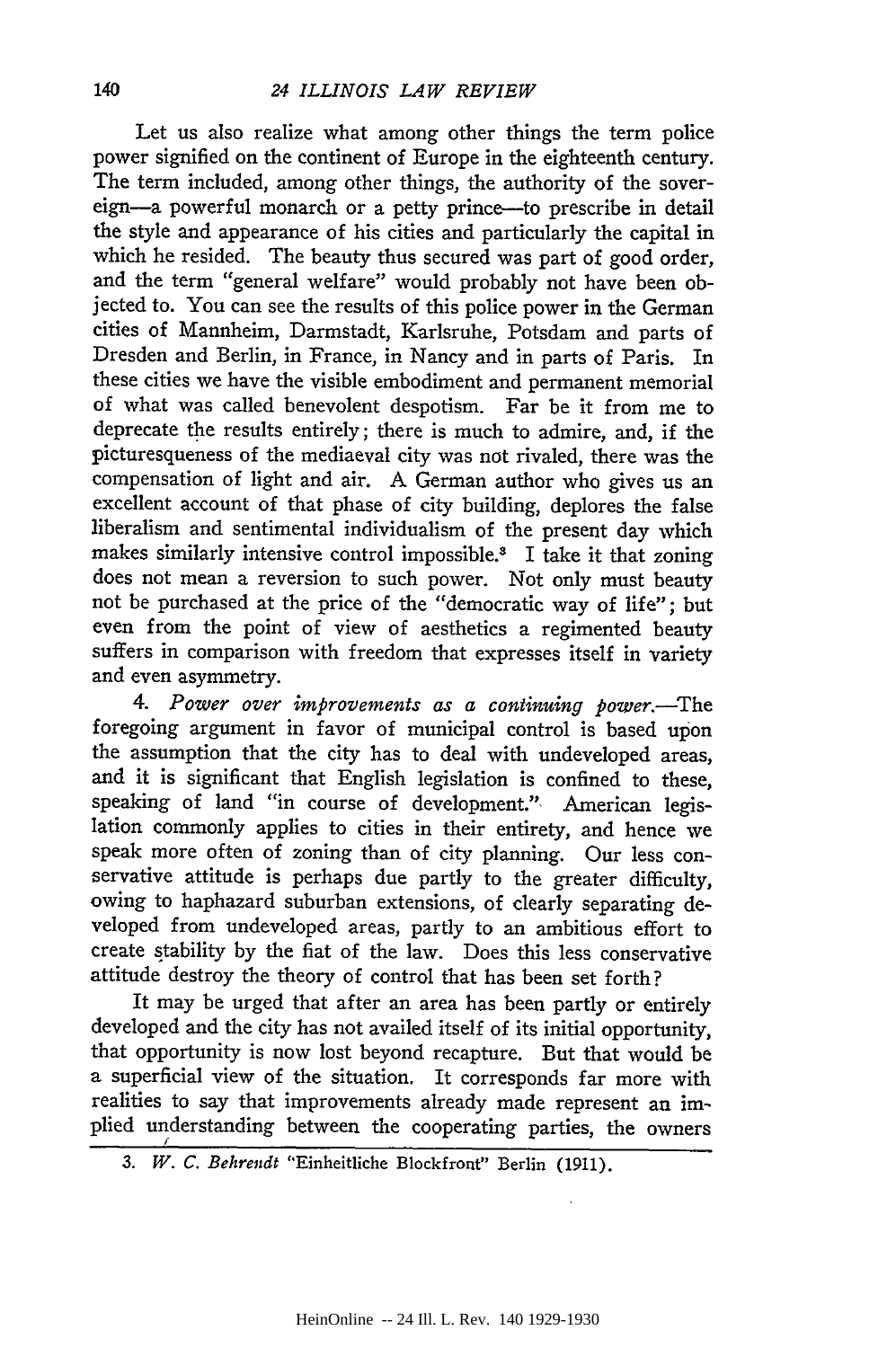If, however, we thus conclude that in dealing with new improvements in settled districts, or with proposed alterations of existing improvements or uses, the city stands, or may be made to stand, substantially as it does in dealing with undeveloped areas, we still recognize that while the city holds a superior position, legitimately expressed in regulatory power, this superior position is due in the main to its dominating share in a joint undertaking. Keeping this point of view in mind we shall gain a keynote to every discussion of zoning laws and ordinances and their application: the subordination of questions of power to questions of equity.

More important, of course, even than equity is the question of practicability, particularly long-range practicability; but that may be left to take care of itself, for if a scheme does not work, it will be ultimately abandoned. If the scheme works, but only by an undue sacrifice of equities, the gain to the community is too dearly purchased; and, in any event, justice is the law's primary concern. The trouble is that the idiosyncrasies of land make equity in zoning a very difficult problem, and here there is in consequence a real temptation to override private claims by quoting the old and simple adage, *salus publica suprema lex.*

*5. Areal adjustments and the comprehensive plan.-In* the nature of things areal adjustments are likely to present intricate problems, and the simplicity of a rule is apt to be in inverse proportion to its practicability. This is illustrated by the zoning ordinance provisions for set-backs. To forbid construction closer to the street line than any existing building, as Milwaukee does or at one time did, will obviously in many cases not work. Something more particular in the way of adjustment is required, and it is probable that the more meticulous the provision, the greater will be the approximation to justice, and that perhaps no mechanical formula will be able to dispense with the exercise of powers of variation by the zoning board of appeal. It is therefore not surprising that occasionally, instead of any attempt to formulate a rule, we simply find a reference to a map showing the set-back lines, and a reference to the board of appeals for necessary variations.

Clearly one of the outstanding difficulties of the law of zoning is the irreducibility to type of the situations with which it deals.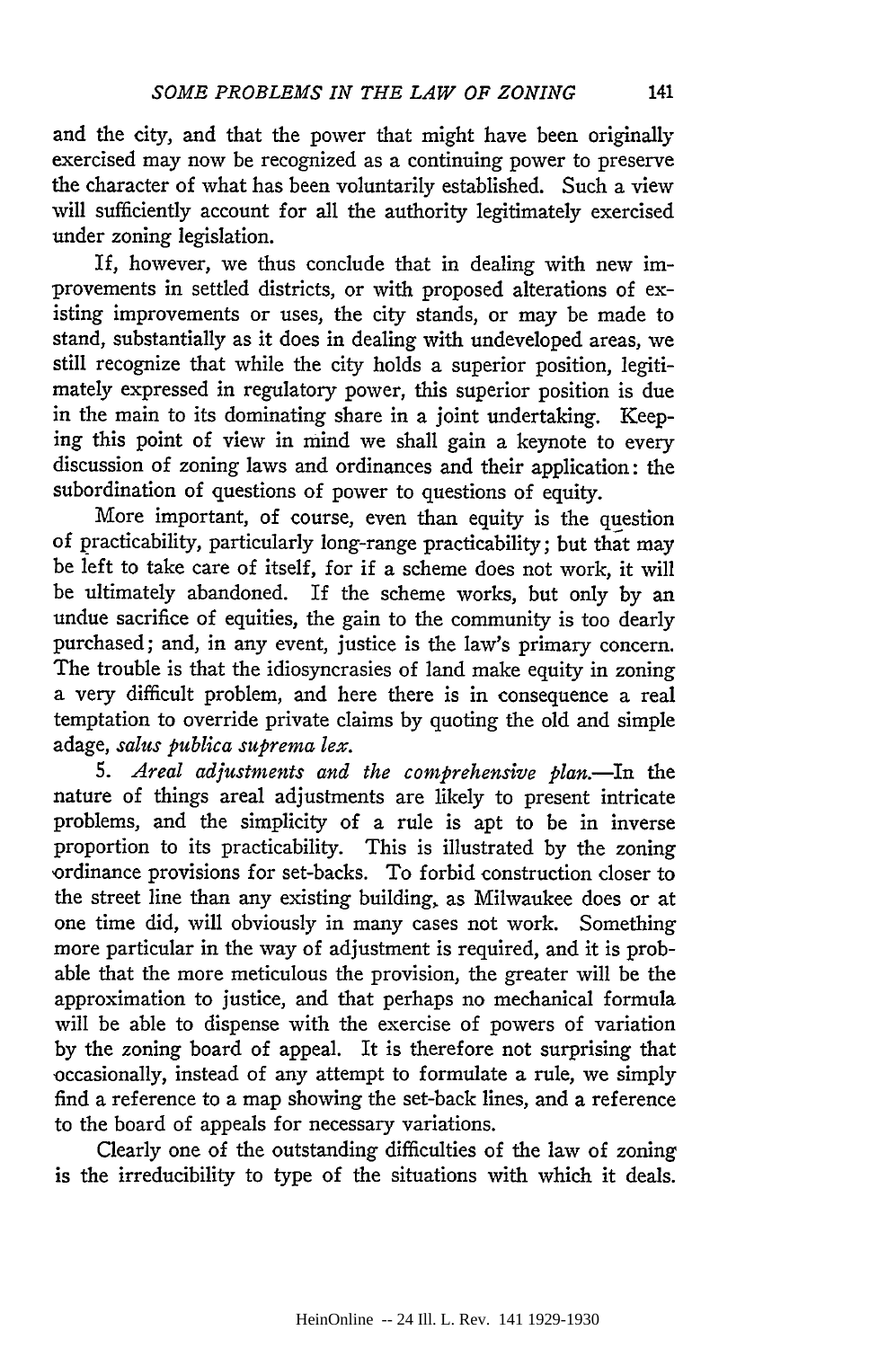Human relations being determined in part by free choice tend through the habit of imitation to conform to types, which, if not created by law, the law at least can utilize. By conveniently ignoring details, it is also possible to classify areas by types, but nature is not so accommodating as man, and it is rare that any one area runs true to type; in fact, except in the case of an island, the individuation of areas is artificial or arbitrary.

The irreducibility of areas to types entails the irreducibility of equities to abstract formulas, and the consequent loss of one of the main safeguards of equal justice, necessitating the search for some substitute. Fortunately the city planner can summon to his rescue another principle, less commonplace, but still effective within bounds, namely, that the standard of human performance is apt, although not sure, to rise in proportion to the magnitude of an undertaking. Hence the device of the comprehensive plan as one of the main features of zoning legislation. It gives some assurance of appropriate coordination, qualified of course by necessary respect for existing maladjustments, and by regional limitations of municipal power.

There are difficulties in the way of maintaining the integrity of comprehensive planning which will be presently discussed. But even in its initial working out, it can assure at most relative freedom from partiality or jobbery, and does not furnish a sovereign solution for difficulties inherent in the situation. There is one major problem inseparable from any plan, which has hardly received the attention it deserves—the problem, namely, of determining the boundaries of areas marked off for unit-treatment.

It does not need demonstration that with a merely geometrical dividing line, or even the dividing line of an ordinary street, the edge of a residential district where it adjoins a non-residential district is less desirable than its center and that without special positive devices, a resulting inequity cannot be avoided; it is a shifting, and not an elimination, of the inequality, if in determining set-back lines special consideration is given to corner lots. I know of no zoning law which faces, let alone solves, this problem. It is true that the final determination of boundaries is preceded by hearings, but a hearing while it tends to assure the observance of equities, cannot by itself, without additional powers, remove inequities inherent in a situation.

*6. Majority consents, and compensation.-Occasionally* we also find in zoning laws or ordinances a recourse to majority consents as a solvent for doubtful cases; but this contrivance, far from re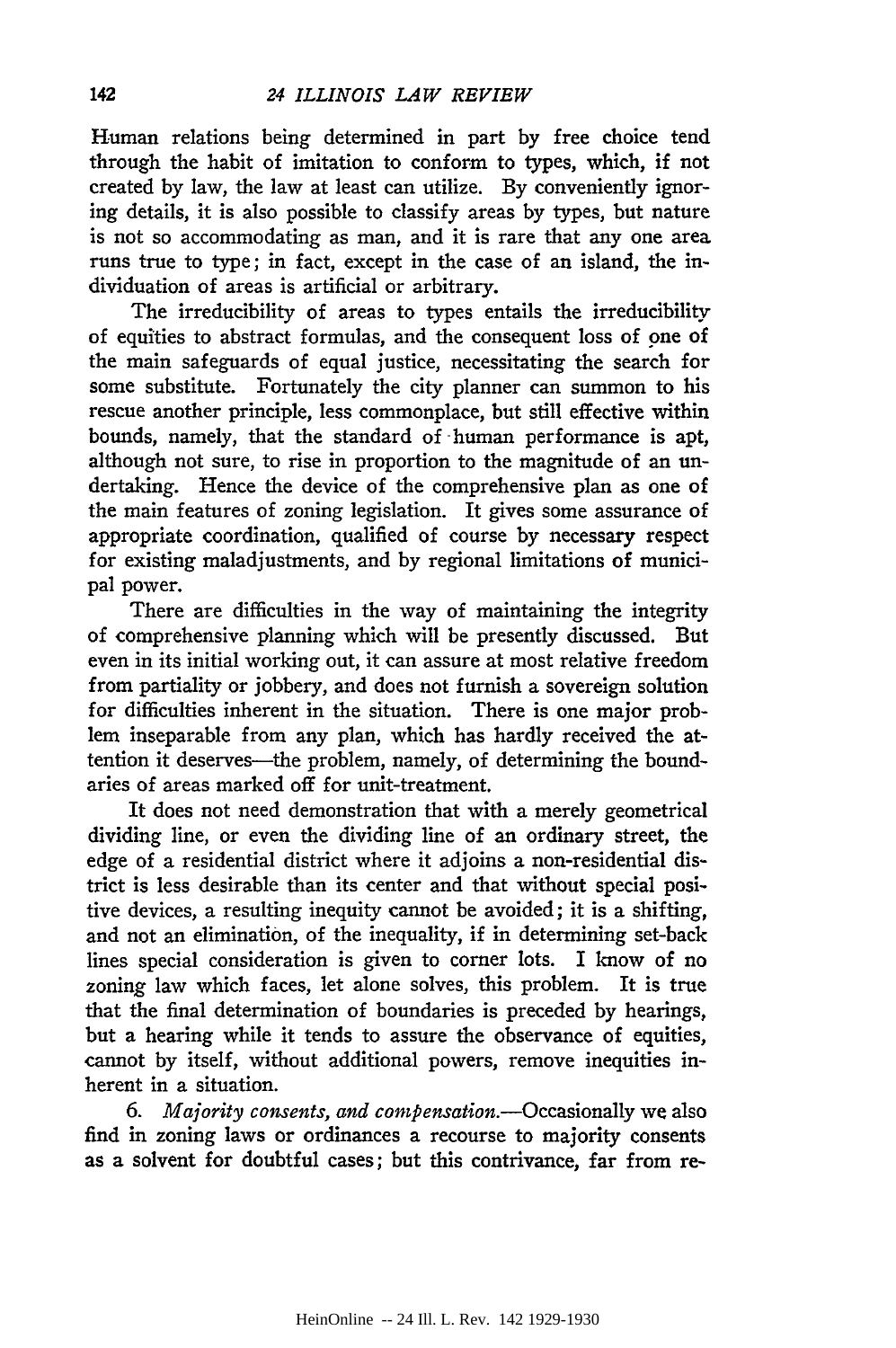moving the difficulty of differential consideration, rather accentuates it. The United States Supreme Court has made it impossible to vest a majority of owners with the power to establish a building line, $<sup>4</sup>$ </sup> but holds it to be constitutional to permit a municipal prohibition to be lifted by such a majority,<sup> $5$ </sup> a distinction without a difference, or at least a distinction beyond my power of comprehension.<sup>6</sup>

If there is a conflict in the two decisions, it at least reflects the two-faced aspect of the majority consent as on the one side an instrument of overcoming captious and unrepresentative opposition, and on the other side as an instrument of freezing out legitimate minority interests. To reconcile majority power with due process, its abuse should be guarded against. The Supreme Court of Illinois has justly held purchased consents to be invalid,<sup>7</sup> but difficulty of proof renders this inadequate, and the least that the law can do is to require each majority owner's consent to be accompanied by some reasonably adequate form of assurance that it was not given or obtained for a personally discriminating consideration. But even with this safeguard the majority consent is unsuitable where there are factors setting the minority interest apart for special consideration.

Theoretically, the simplest method of equalizing detriment and benefit resulting from the unit treatment of areas would seem to be the grant of compensation to the owner who is forced into a nexus which is disadvantageous to him, and the general absence of compensation provision from our zoning laws therefore calls for comment. It is of course well known that restrictions are occasionally attended by serious loss to particular owners, and that while compensation would place the validity of the restriction on a reasonably secure basis, the drafters of zoning laws prefer the risk of invalidity. It is then regarded rather as a triumph for the zoning principle if a court, though with expressions of regret, sustains a burdensome and doubtful restriction,<sup>8</sup> while injured owners take comfort in the recent decision of the Supreme Court, which under the Fourteenth Amendment gave the relief which the highest court of the state, in reliance upon the police power, had denied.<sup>9</sup>

*<sup>4.</sup> Eubank v. Richmond* **(1.912) 226 U. S. 137.**

*<sup>5.</sup> Cusack v. Chicago* **(1917) 242 U. S. 526.**

*<sup>6.</sup> Quacre,* whether **the** Supreme **Court** has **not** practically abandoned the distinction in *Washington v. Roberge* **(1928) 49 Sup.** Ct. **Rep. 50.** *7. Doane v. Chicago City R. R. Co.* **(1895) 160** Ill. 22.

*<sup>8.</sup> A terican Wood Products Co. v. Minneapolis* **(1927) 21** Fed. (2nd)

<sup>440.</sup>

*<sup>9.</sup> Nectow v. Cambridge* **(1928) 277 U. S. 183,** reversing **(1927) 260** Mass. 441, **157 N. E. 618.**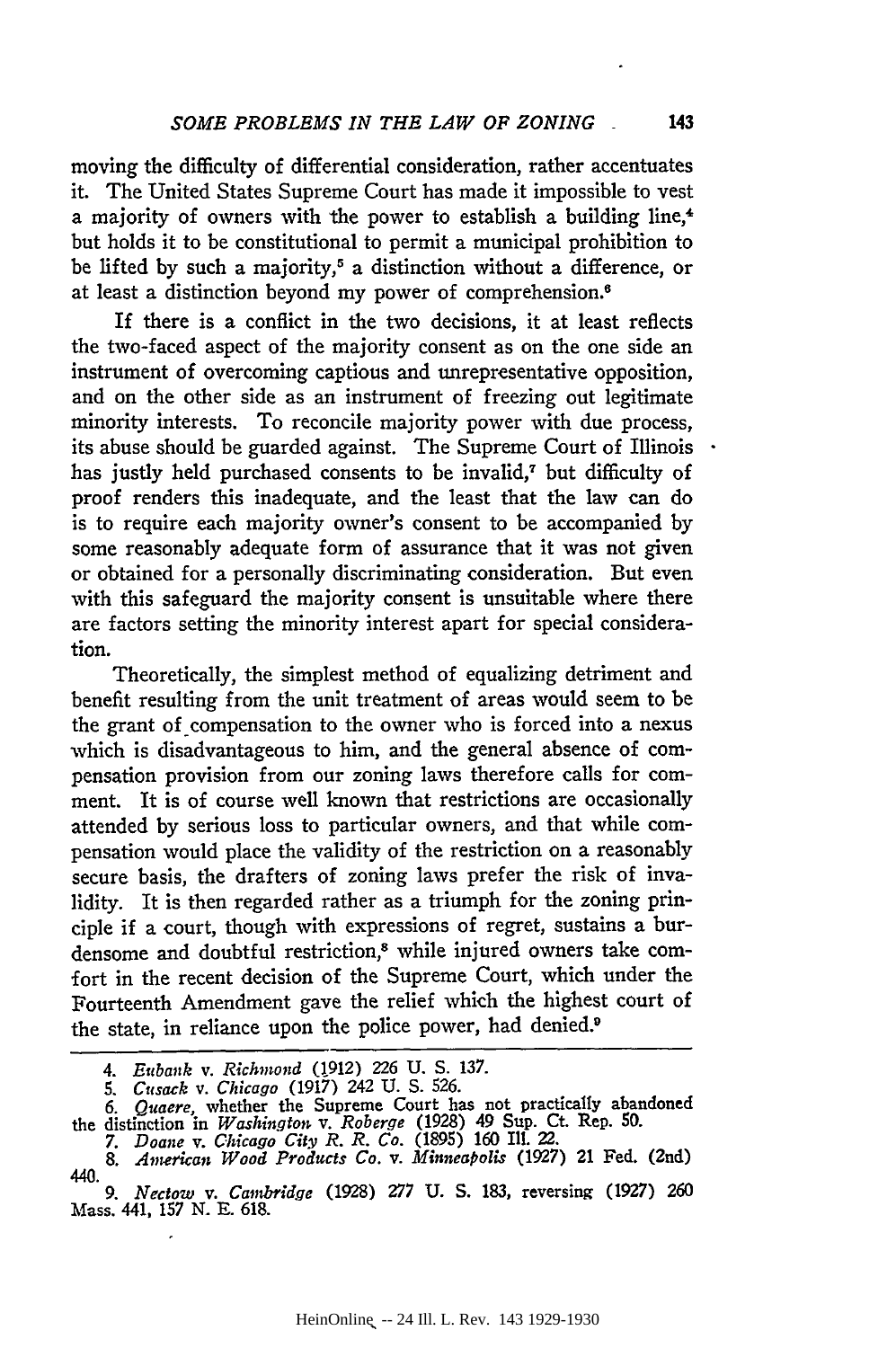The English law recognizes the principle of compensation, the question and the amount of damage being, in accordance with the general practice of English legislation, settled by arbitration.10 Compensation is, however, denied under the following circumstances: if the injurious provision is also contained in an act of Parliament, or if it would have been enforceable if contained in local by-laws (ordinances), or if the provision prescribes space, or number, height or character of buildings, or if it is one which the minister, having regard to the nature and situation of the land affected, considers reasonable for the purpose.

The last mentioned qualification would be entirely inadmissible in America; probably also the compulsion to arbitrate, without which the determination of damages would be apt to become a cumbersome matter. Altogether the circumlocutory attitude of the English statute makes us wonder whether compensation is a reality or a gesture, and throws additional light upon the Anierican hesitation to touch the problem at all.

*7. Compromise arrangements.-There* remains the remedial power of the board of zoning appeals—that original and ingenious institution devised to cover a multitude of sins. It might be interesting to make a detailed study of the decisions of these boards to ascertain in what proportion of cases the relief asked was called for by the differential situation on the border of a district, and to what extent the relief given consisted in positive contrivances adjusted to that differential situation. Conceding its beneficial effects, the question remains whether a power given in such oracular terms offers, in addition to practical remedies, also a solution which is intelligible as a matter of principle-a question which involves the whole problem of a satisfactory theory of zoning.

In undeveloped districts it may be possible to eliminate the legal problem by the appropriate treatment of boundaries. Border 'difficulties being difficulties of proximity, the effect of distance upon amenity is a question worth studying. A thoroughfare 800 feet in width, like the Midway in Chicago, makes it a matter of indifference how the property on the other side is improved, and it is even possible that the distant view of steel furnaces gives a touch of picturesqueness to the prospect from your residence. If wide separating spaces are not obtainable, trees may be used as screens; the problem may not always be a simple one, but in laying out new subdivisions it ought not to be beyond the ingenuity of the city planner

<sup>10.</sup> Town Planning Act (1925) sec. 10.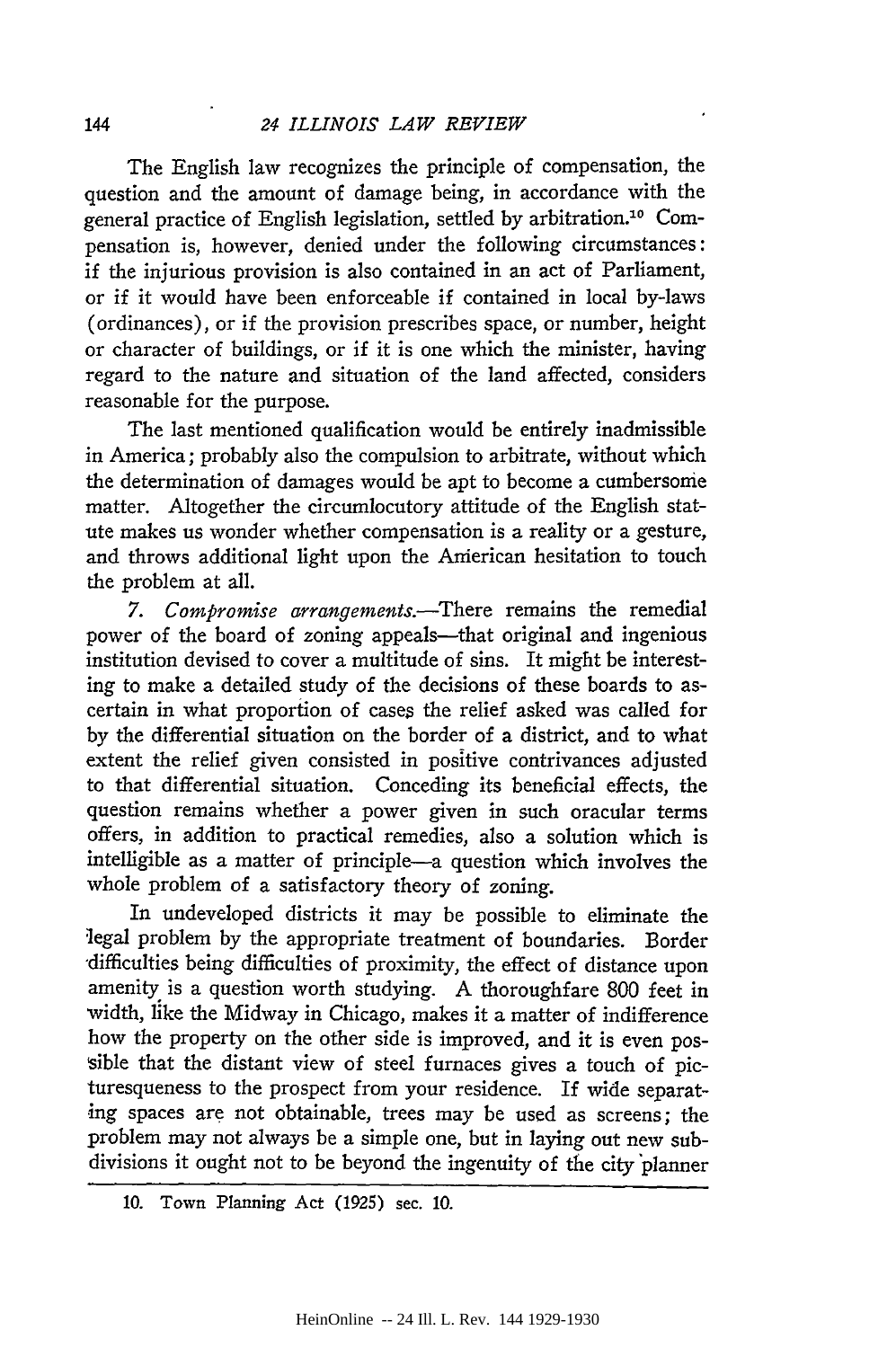to solve it; at any rate, it deserves greater attention than it now receives.

*8. Obsolescence and dezoning.-Even* more serious than the difficulty of border line property is that of obsolescence, if that term may be used. The neglect of this problem is perhaps due to two causes: the one the fact that zoning in America is barely fifteen years old, while even with our rapid turn-over the life of a residence district is ordinarily not less than thirty years; the other, the fond hope that zoning will put an end to obsolescence. It may, of course, be inopportune to encumber present-day projects with doubts drawn from a relatively remote future; but the illusion that zoning can fix the character of neighborhoods in permanence should not be entertained. If zoning can produce the standard of stability that is characteristic of cities in older countries, it will render a valuable service, but more than that can hardly be expected, and even such stability will mean a change in the national temperament which at present combines the lowest degree of local attachment with the highest degree of sensitiveness as to neighborhood associations.

Legally, all zoning enabling acts contemplate the possibility of dezoning, the power to amend zoning ordinances serving that purpose. The provisions do not show on their face whether they are intended to remedy particular errors or hardships, or whether they contemplate readjustments called for by the changing character of neighborhoods; undoubtedly, however, they may be made available for either purpose. The power is commonly safeguarded by provision for hearing, by giving opportunity for protest by a stated percentage (20 per cent) of the owners affected, and by the requirement of more than a simple majority of the local board or council to override a protest. The standard enabling act calls for a twothirds majority (so also the Illinois law), the New York Town Law (Art. 17-C, sec. 349-s) for a unanimous vote; it is doubtful whether a less than practically unanimous vote affords any protection at all, and whether even the requirement of a unanimous vote is a protection in those cases, in which dezoning is not inspired by purely equitable and legitimate considerations.

I have referred to the "comprehensive plan" as one of the valuable features of zoning laws from the point of view of equity; ,obviously the benefit of comprehensiveness is lost in the amending ,process. The problem is one common to all systematic legislation: the guaranties inherent in the original coordination are jeopardized by piecemeal changes. The risk appears to be accepted as inevitable. It might be worth considering whether legitimate alterations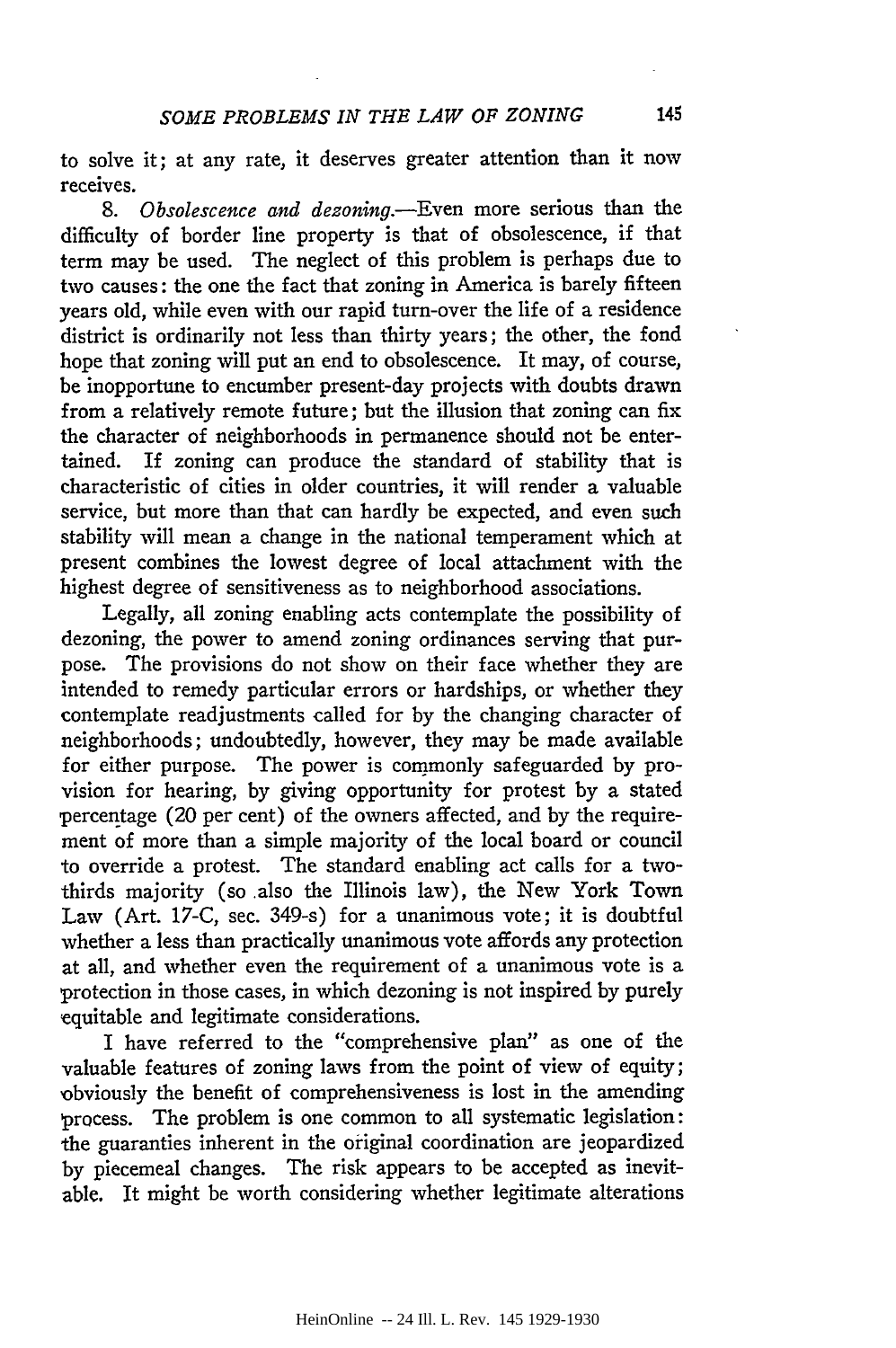due to lapse of time could not be taken care of by an assured prospect of periodical comprehensive revision, leaving alterations due to particular individual hardship to be dealt with on another basis. Those who stake their faith on comprehensiveness must surely be disturbed by such an unceasing flow of amending ordinances, as we find, for instance, in Chicago; and it is not necessary to credit the rumors current as to the influences which procure their enactment to be satisfied that they tend to discredit the entire principle of zoning.

*9. Fair and unfair non-conformity.-It* is one thing to call attention to difficulties and express doubts, another thing to offer some constructive suggestion; and if I proceed to do the latter, it is naturally with hesitation.

I am inclined to think that the introduction of zoning effects a sufficient alteration in property relations to call for the formulation of a new principle. That principle must involve either the-concept of amenity or the concept of conformity.

The idea of amenity carries us beyond the law of nuisance, but stops short of the securing of beauty by the fiat of the law; as regards beauty, I am willing to concede the difference between eminent domain and the police power. The common law of nuisance fails to furnish an adequate solution for the needs of inevitably offensive industries; these needs were very much better taken care of by licensing legislation than by the common law, but probably receive their only satisfactory recognition through intelligent city planning. However, industrial zoning simply removes practical difficulties, it does not create any legal problems with which we have not long been familiar.

Every one knows that the crux of the zoning problem lies in. the residential district, and that when we speak of amenity we have in mind residential preference. There is another aspect of amenity in the disfigurement of places of historic or scenic interest and in outdoor advertising; but these are matter of separate consideration, and, intelligently considered, should not present any legal difficulties in the way of public regulation or control.

Residential preference is controlled by physical and by social conditions, the latter being the more powerful. As illustrating the latter, however regrettable prejudice may be, the coming of colored people into a district readily occurs to one who lives on the South Side of Chicago. Even if it were not for the position taken by the United States Supreme Court, a legal color line would probably be impossible in the Northern states; and generally speaking any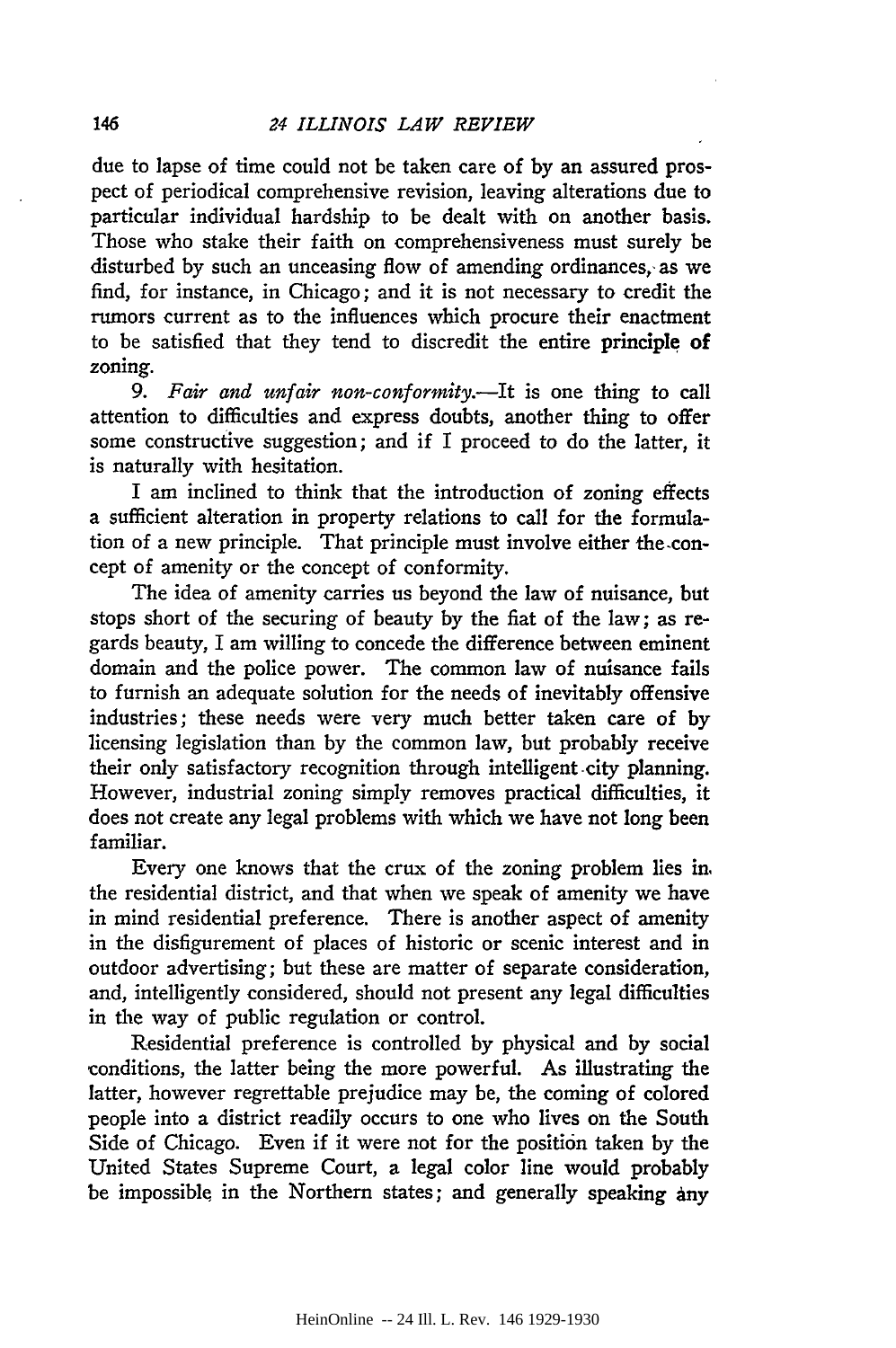attempt to give official recognition to social differences would be utterly futile, partly because it would be repudiated by public sentiment, partly because it would be impossible to find an appropriate legal formula.

And the difficulty of finding a legal formula probably also applies to the physical conditions that constitute amenity. Rising above the mere avoidance of offensiveness, and falling short of even conventional standards of beauty, it inevitably means one thing to the person of very moderate means, and another thing to the person of great wealth. It is probably true that, generally and abstractly, 'amenity can never be expressed otherwise than in relative terms. And this throws us back to the concept of conformity.

Conformity not only is a relative concept, but it also is not, even in its relative operation, an absolute ideal. Indeed, could we view the matter abstractly, a strong argument could be made for placing non-conformity above conformity in the scale of moral values. If therefore in the law of zoning we operate with the idea of con- 'formity at all, it must be done with considerable discrimination. By substituting for a duty of conformity a duty to abstain from unfair non-conformity, we at once reach clearer ground, and we gain the benefit of something like an analogy to the duty to abstain from unfair competition, which has been established by the Federal Trade Commission Act of 1914. And we are at once reminded that the law against unfair competition, and the law against restraint of competition, established by the Sherman Act of 1890, are correlative to each other, and part of the same economic policy.

So in the law of zoning, there is correlative to the duty to abstain from unfair non-conformity, the right to be free from coercion into unfair conformity. But note the peculiar way in which the law handles these equities: the duty to abstain from unfair nonconformity has only a legislative status, while the right to be free from coercion into unfair conformity has in the last resort a constitutional status. Putting it in more familiar terms, the only protection there is from unfair non-conformity is through zoning legislation and through the concrete operation of its machinery, for the zoning laws fail to establish in explicit terms any general principle of fair conformity, and no such principle is recognized by the common law; on the other hand, a right to non-conformity under appropriate conditions is recognized by the courts as part of constitutional liberty, and a resisting owner, in addition to the initial hearing and the recourse to the board of appeals, has a right to invoke judi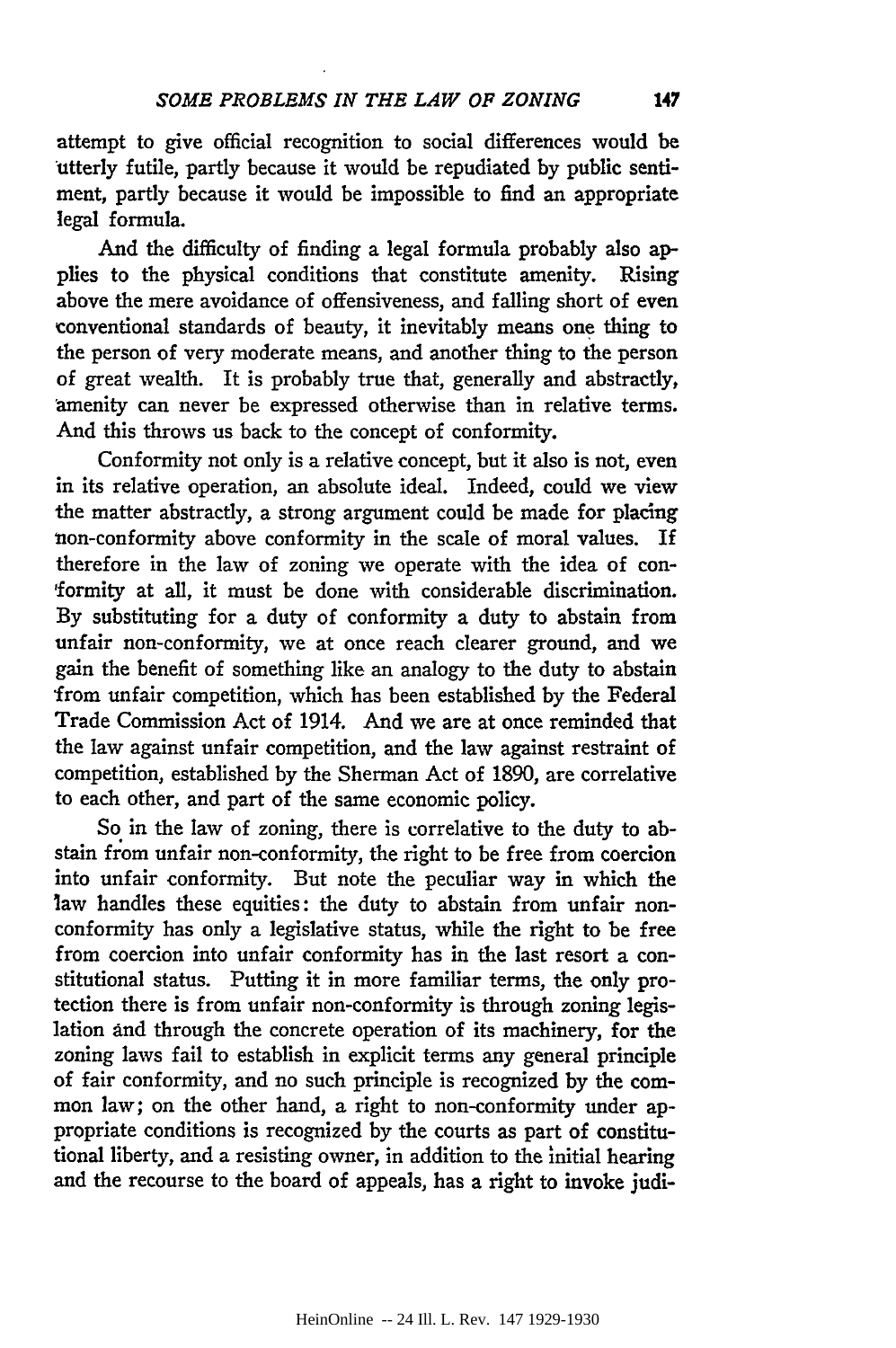cial relief resting on general principles, whether or not explicitly recognized by the zoning laws.

10. *Equiiy of protection from unfairness.-The* failure to place both fair conformity and fair non-conformity upon clear and equal foundations of equity is, in my view, the weakness of the present legal theories of zoning. I speak of theory rather than of practice. In practice the combined safeguards of zoning legislation and of the common law probably work out as well to protect legitimate non-conformity as can be expected, making allowance for the fact that no adequate solution has as yet been suggested to deal with the problem of the border property. So far, however, as a right to a fair conformity on the part of others is concerned, there is also a practical failure of justice due to the purely legislative status of this right, a failure occasionally manifested in the operation of dezoning ordinances. It is under the circumstances significant that the Chicago papers recently reported a circuit court decision granting an injunction against the dezoning of property. Whether the Supreme Court will take the same position, I do not know; but the decision seems to me a step in the right direction toward the recognition of a general principle which is implicit, but not explicit, in zoning legislation.

It is a further question whether the protection of districts already wholly or partly improved could not with advantage be left to the operation of general principles rather than be covered by zoning ordinances. The refusal of English legislation to cover districts other than those "in course of development" indicates inherent difficulties of which we perhaps make too light. It is worth considering whether an established residence district cannot after all be dealt with most equitably by applying the concepts of fair and unfair non-conformity. The residential district faces two species of detrimental changes: the one is of a profiteering or even blackmailing character, and should be within the prohibition of unfair non-conformity: the other, more serious and insidious, anticipates an inevitable future downward development, and means that a farseeing owner gets out or accommodates himself without undue loss. To his neighbors who have more optimism or less perception, or who lack the same opportunity, that owner seems grossly unfair, but it may well be that he stands justified in the eyes of the impartial by-stander. It is very likely that from a series of adjudications his non-conformity will emerge as fair rather than as unfair. As the zoning laws stand now, his relief lies in dezoning which is subject to no principle at all; and if this is denied by the politically